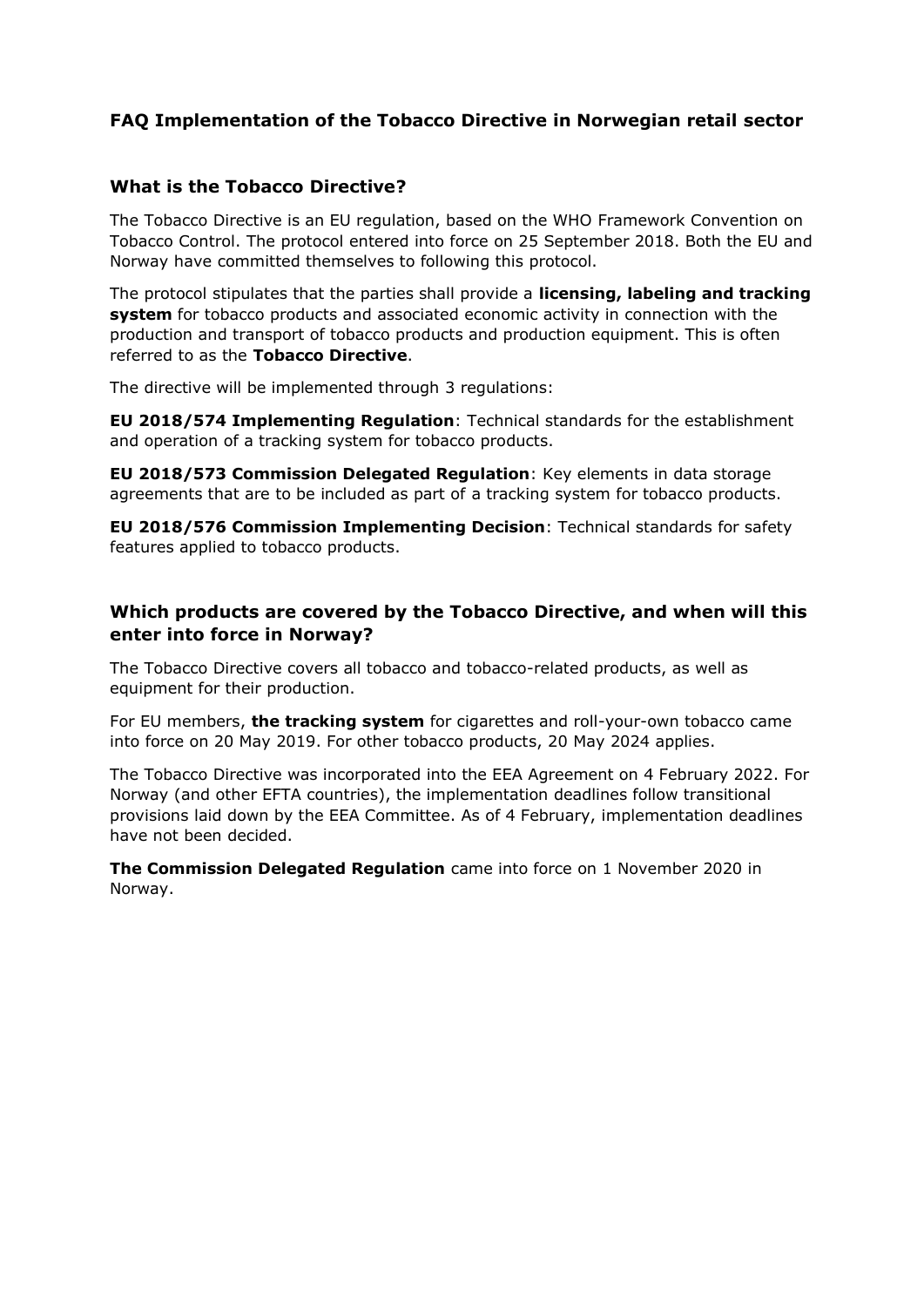## **What is the Implementing Regulation?**

The Implementing Regulation describes technical standards for how the tracking system should make it possible to track the entire journey the product has been on, from production until the tobacco product is ready for sale to the consumer.



#### **Unique identification code for all players**

All players that are part of the supply chain must have a unique identification code. This also applies to facilities where tobacco products are produced, stored or put on the market, such as production premises and machines, warehouses, terminals, vending machines, etc.

#### **Unique identification mark on all products at all packaging levels**

The identification code shall be included in a unique identification mark affixed to individual packages and / or packaging containing more than one individual package of tobacco products (aggregated units). The mark shall make it possible to determine the date and place of production, as well as the route to be used from the production stage to the retailer.



Example identification mark

An item cannot be legally traded unless it bears a unique identification mark.

#### **Registration and reporting of tracking information**

The Implementing Regulation imposes on market participants a responsibility for the registration and reporting of tracking information. Manufacturers and importers are required to enter into an agreement with a supplier of a **Primary Repository** to which they must report. The Primary Repository shall be financed by the manufacturer or importer, but operate independently of them.

The Commission has entered into an agreement with a **Secondary Repository** to collect the information from the Primary Repository. It is in the Secondary Repository that complete tracking information from production to the first retail outlet can take place.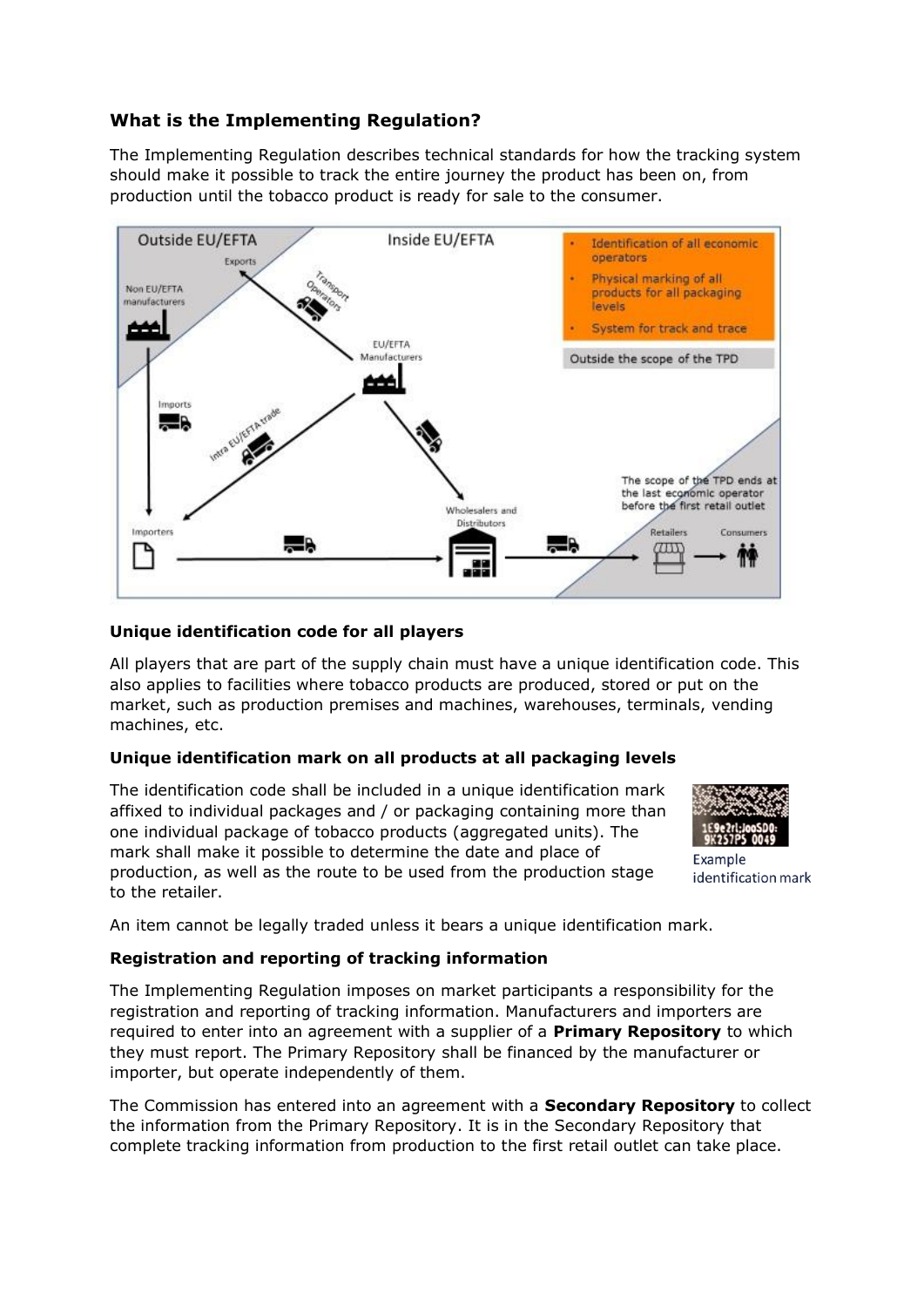To ensure the independence of the tracking system, and to ensure that it is controlled by national authorities, the authorities shall designate an independent ID issuer who will be responsible for generating the unique identification marks used to track the products. All players will have to buy the stamps for a fixed unit price determined by the ID issuer.

### **What is the Commission Delegated Regulation?**

The Tobacco Damage Act requires **a license to import, export and produce tobacco products and equipment for tobacco production**. Permission shall be granted to the legal entity that has the financial interest in and responsibility for the business. Legal entity includes legal persons and sole proprietorships, and thus excludes that private persons can obtain a license.

Different types of grant are distinguished; for example, there is one license for import and another one for production. Imports of tobacco products for own use (private import) are not covered by the regulation.

Together with the **registration scheme for retailers and wholesalers** that came into force in January 2018, the regulation will lead to better control of the entire supply chain for tobacco products and production equipment in Norway.

# **What is the Commission Implementing Decision?**

In 2018, the Parliament of Norway passed a new § 16 h in the Tobacco Damage Act, which states that it is prohibited to bring into Norway, sell or move from production facilities individual packages of tobacco products that are not marked with a **security feature**.

The ban does not apply to private import of tobacco products for personal use.

The security feature shall, together with the tracking system, facilitate the better monitoring and enforcement of compliance with the requirements of the Tobacco Directive.

The security feature must be secured against tampering, and consists of visible and invisible elements which are applied to the package in such a way that it cannot be removed, cannot be erased and is not hidden or can be broken. The security feature must not be placed in a way that conflicts with other statutory requirements for the labeling of tobacco products, e.g. requirements for health warnings. The detailed rules are laid down in the Commission Implementing Decision.

The purpose of the Commission Implementing Decision is to enable the authorities and consumers to identify legally produced and imported tobacco products.

The manufacturer or importer of the goods is responsible for the security feature being produced and applied to the packages before the products are made available on the Norwegian market.

Unlike the unique **identification mark** associated with the tracking system, the **security feature** will only be visible on individual packages.

It follows from the Commission Implementing Decision that individual packages of cigarettes and roll-your-own tobacco that are produced or imported into one of the EU Member States after 20 May 2019 must have a security feature affixed.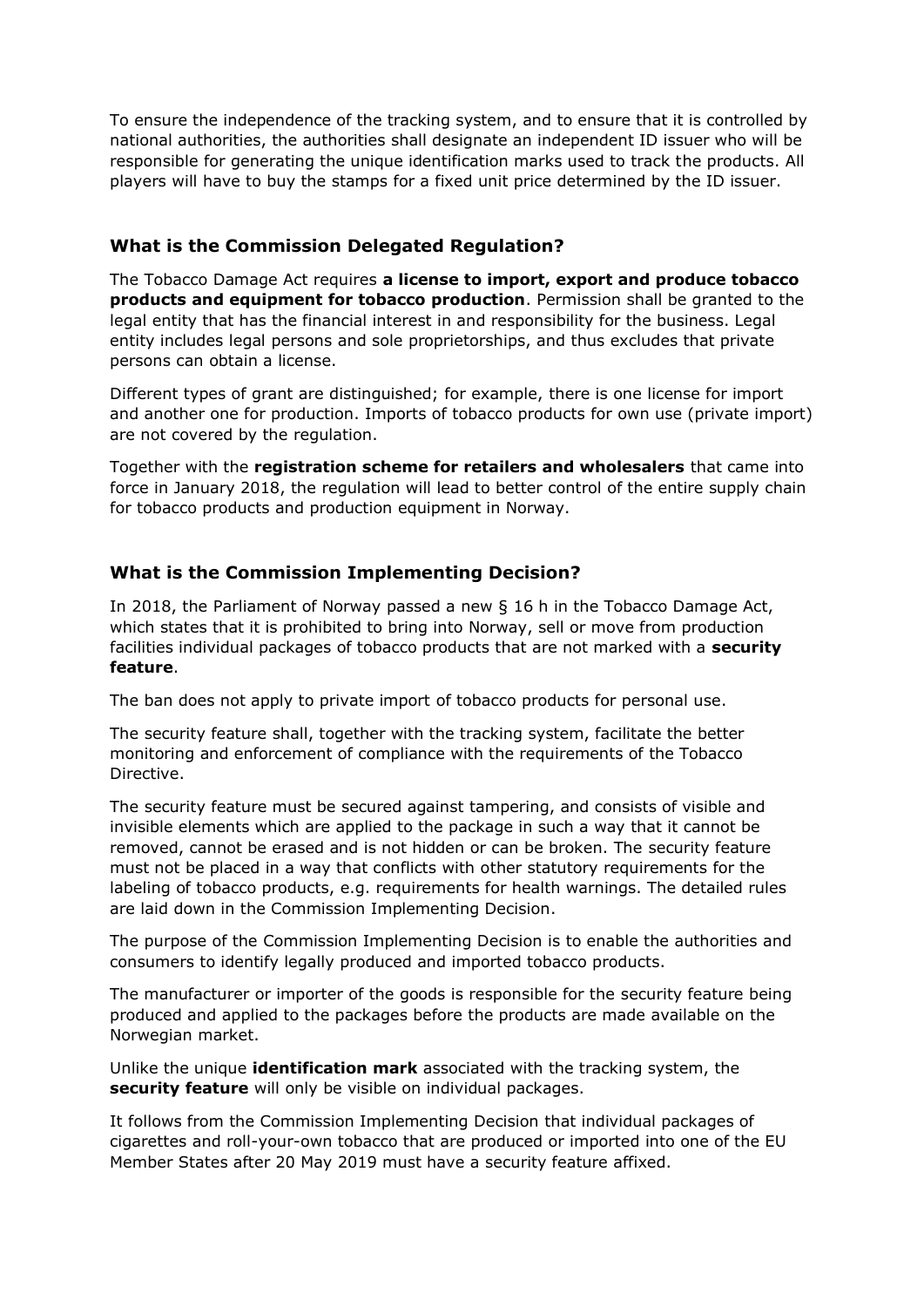For other tobacco products, the requirement applies as of 20 May 2024.

For Norway and the other EFTA states, deadlines and possibly transitional periods are stipulated in the agreement on the incorporation of the decision into the EEA agreement.

The Commission Implementing Decision establishes a common set of rules with technical standards for the design of the security feature. It is a requirement that the security feature must consist of at least five different authentication elements. The Commission Implementing Decision contains an overview of recommended proposals for authentication elements that national authorities can choose from, and combine, when the



Example security feature

requirement for the security feature is to be determined in national law.

To prevent outdated solutions, the Commission Implementing Decision lays down rules that the authorities may lay down provisions for the regular replacement of authentication elements.

### **How can the Retail sector prepare for the implementation of the Tobacco Directive?**

The new amendments to the Tobacco Directive are expected to be introduced in stages.

The Commission Delegated Regulation entered into force on 1 November 2020, with transitional schemes until 15 June 2021.

It has not been decided when the **Commission Implementing Decision** and the **Implementing Regulation** will enter into force in Norway. It is assumed that this will not happen until 2022 at the earliest. Proposals for supplementary rules for Norway have been sent to the EEA Commission in Brussels for consideration, so that the regulations can be incorporated into Norwegian law by reference in regulations, with the changes that will follow as of adaptations to the EEA Agreement.

A natural order indicates that the Commission Implementing Decision is introduced first, and that the Implementing Regulation follows thereafter. For both, transitional rules will apply, which will be decided upon incorporation of the regulations into the EEA Agreement.

Through STAND, DMF and DLF will follow the political process as it moves forward. STAND will establish a project group to study the practical consequences of the introduction of the Tobacco Directive, with a mandate to propose actions that the retail sector can initiate so that a transition can take place in a best possible way.

Some key areas that the group will look into:

- Identifiers to be used in the identification mark, and for all the players involved, to see how these can interact with the identifiers used in the retail sector today (GS1 standards)
- Study how repacking for different types of aggregated units and labelling with the new identification mark will affect work processes, especially in relation to the fact that trade in Norway has a high degree of automated processes, which now might change for tobacco products.
- Equipment needed to record tracking information and how it can be exchanged
- Gain experience from how the implementation has been done in some other selected countries, to ensure as smooth and good introduction as possible in Norway.